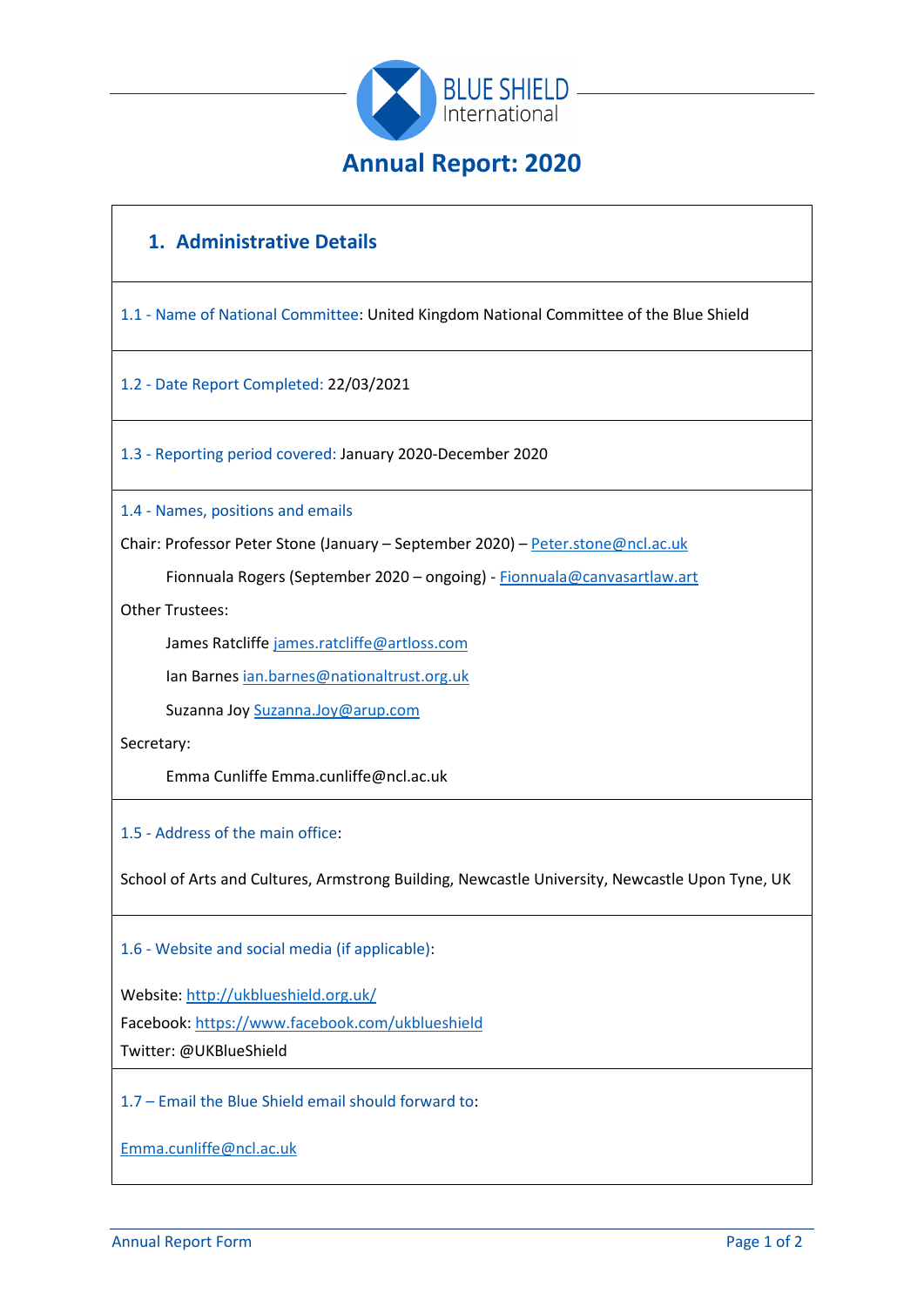## **2. Income:**

What is the total income of your committee? What are the primary sources? (Donations, grants, etc?)

£0

# **3. Report of Activities: Achievements & Performance**

Explain the activities & projects carried out over the year under the Areas of Activity

The annual report should tell the story of the organisation and put into context what was achieved in the reporting year against the achievement of its longer-term strategy. The annual report under this section should Provide a clear review of the organisation's performance for the relevant year as well showing how the current year's strategic performance links to the achievement of the longer-term strategy of the organisation.

These could include: grants applied for; talks given; conferences held; training courses run; work to support new legislation; working groups attended, etc.

Please provide as much detail as possible – for example, length of event, audience, and so on.

#### 3.1 - Law, policy development and implementation:

This was the highest priority for the committee in 2020.

#### **Strategic Plan 1.4] Encourage & support better UK implementation of the 1954HC**

- This was realised primarily through PGS's attendance at the Cross-Government CPP Working Group and links with the Civil Service and politicians.
- UK Blue Shield submitted a paper to a UK government Call for Evidence for an 'Integrated Review of foreign policy, defence, security and development' on the importance of the Hague Convention. The government's final report, and Submission, are available here: [https://committees.parliament.uk/work/225/the-fco-and-the-integrated](https://committees.parliament.uk/work/225/the-fco-and-the-integrated-review/publications/)[review/publications/](https://committees.parliament.uk/work/225/the-fco-and-the-integrated-review/publications/)

#### **1.5] Act as a source of advice and support in the UK re. illicit trafficking**

• UK Blue Shield submitted a paper to a Call for Evidence for the UK government consultation on opening freeports in the UK: [http://ukblueshield.org.uk/ukbs-responds-to-freeports-call](http://ukblueshield.org.uk/ukbs-responds-to-freeports-call-for-evidence/)[for-evidence/,](http://ukblueshield.org.uk/ukbs-responds-to-freeports-call-for-evidence/). Given the UK government seem determined to implement freeports, the submission assumed they would go ahead, and advised on how to mitigate the risks (such as creating havens for illicit trafficking), and on key legislation that UK freeports would need to comply with. It also referred to key reports by other organisations, such as UNESCO. UKBS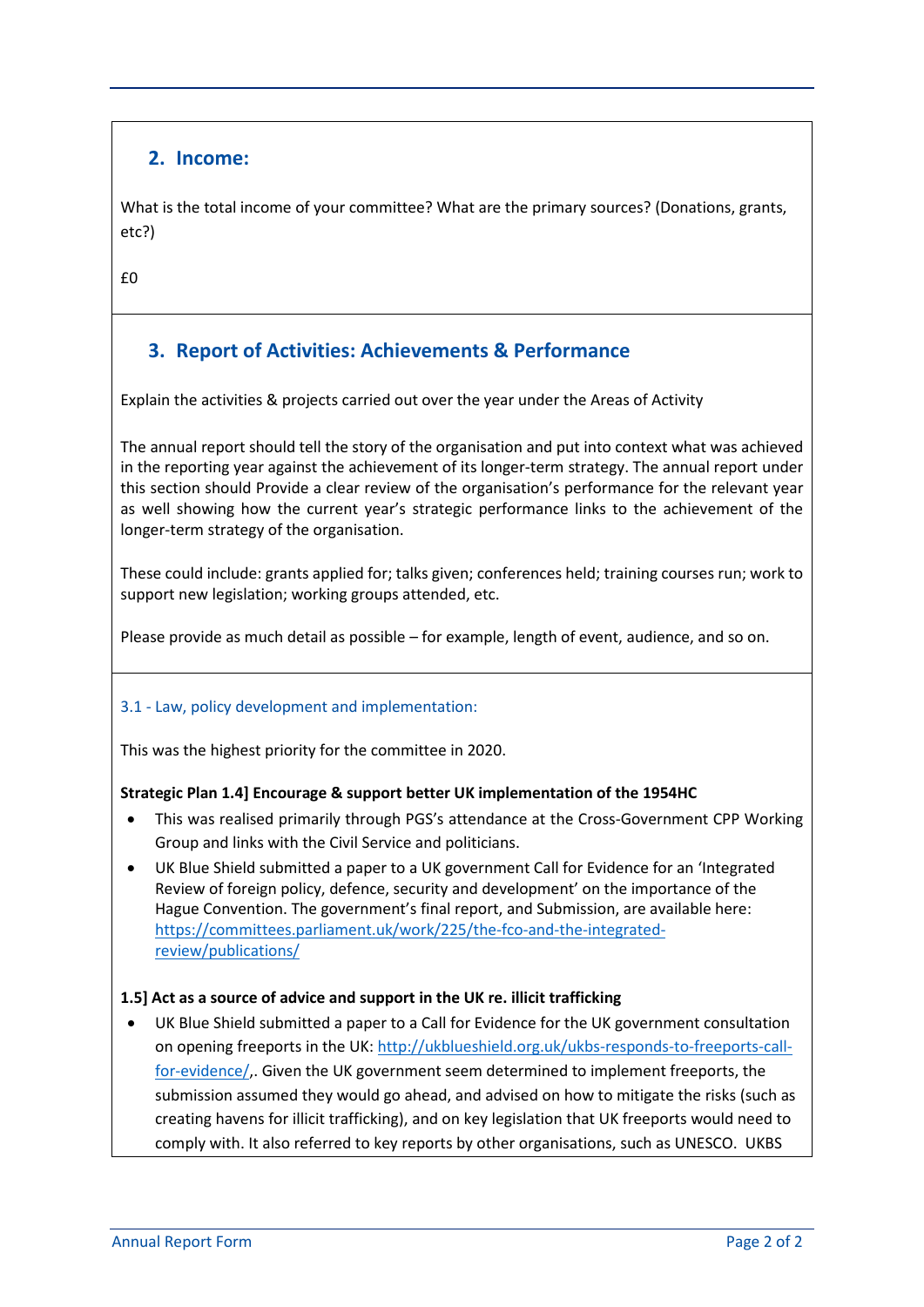also offered training and guidance in these key areas if required. The Government consultation response indicated it does not intend to take any additional measures.

#### UKBS

- assisted the Metropolitan Police in investigations: this work is confidential, but UKBS continue to be recognised as a credible authority and source of information related to the illicit trafficking of CP from conflict zones.
- contributed to a BBC investigation about Gaza: BBC. (2020). The Hunt for Gaza's Lost Treasure: <https://www.bbc.co.uk/programmes/m000f3l4>
- supported the BBC in an investigation by BBC News Arabic, which found that Russian oligarch, Roman Abramovich, controls companies that have donated \$100m to an Israeli settler organisation. Our involvement related to advising on international law on the legality of excavations and use of cultural property during conflict/under occupation. See here for the full story:<https://www.bbc.co.uk/news/av/world-middle-east-54237970>
- The Chair of UKBS, Fionnuala Rogers, and member Neil Brodie, agreed to be on the BSI Illicit Trafficking Working Group (initial mandate 1 year).

#### **Other**

• Jan 2020: UKBS issued a statement on potential specific targeting of cultural sites in Iran: [http://ukblueshield.org.uk/ukbs-statement-on-potential-specific-targeting-of-cultural-sites](http://ukblueshield.org.uk/ukbs-statement-on-potential-specific-targeting-of-cultural-sites-in-iran/)[in-iran/](http://ukblueshield.org.uk/ukbs-statement-on-potential-specific-targeting-of-cultural-sites-in-iran/)

#### 3.2 - Education, training, and capacity building:

#### **Strategic Plan 2.1]** Support the MoD in the development of the UK's CPP capability

• UKBS has continued to develop strong links with the British Army Cultural Property Protection Unit, who attend UKBS meetings. UKBS members also attend British Army CPP meetings.

## **2.2] Host/co-host at least one conference/workshop/event per annum with identified key partner/s**

• Planning was underway for possible events with ICOM-UK, and with the British Army, but these were not possible due to Covid. Planning is now underway for an event in 2021, in partnership with the MoD.

#### **2.3] Investigate potential of on-line peer-reviewed publications**

• No progress made; ongoing

#### **2.4] Deliver at least 6 public/student lectures**

• Members of the committee gave two public lectures, and several members of the Committee lectured student courses (Sotheby's Summer School, and MA courses at Durham and Newcastle Universities)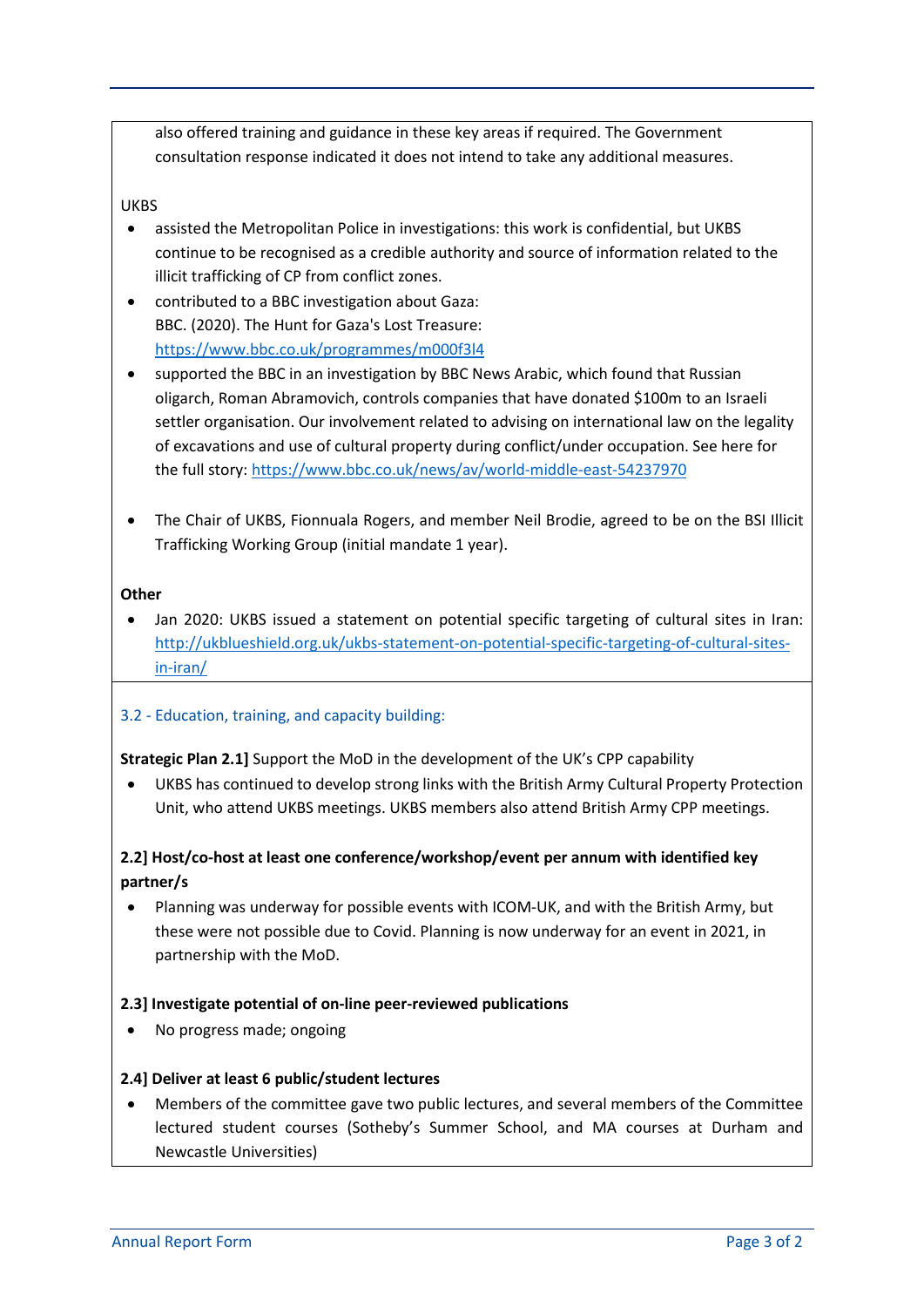## 3.3 - Proactive protection and risk preparedness:

#### See **[2.2 Host/co-host at least one conference/workshop/event]** above

**3.1] Support BSI's work developing and delivering training and educational materials for the heritage sector and armed forces**

• No work was undertaken in this area due to Covid.

#### **Other**

• The committee created a climate change group, but they were unable to meet in the latter half of the year due to Covid. However, the COP 26 climate change event (to be held in the UK in 2020) was postponed to 2021, so it is hoped work will resume to link to that event in November 2021.

#### 3.4 - Emergency response in disaster, domestic emergencies, and armed conflict:

This is considered a low priority activity for UKBS.

**Strategic Plan 6.1] Consider building a relationship with Team Rubicon [a disaster response organisation]**

#### • On hold due to Covid.

#### 3.5 - Stabilisation, post-disaster recovery, and long-term/ongoing support:

This is considered a low priority activity for UKBS.

**Strategic Plan 5.1] Encourage HMG & Historic England better to support Overseas Territories and Crown Dependencies**

 $\bullet$  See 1.4

#### **Other**

• UKBS supported the British Army Cultural Property Protection Unit in sourcing cultural property data for a stabilisation deployment; ultimately no additional data was available.

#### 3.6 - Co-ordination (of Blue Shield and with other relevant organisations):

#### **Strategic Plan 4.1] Establish UKBS as a Charity**

#### **4.2] Continue to review and implement corporate / charitable legal compliance**

• The key goal for UKBS in 2020 was the attainment of charitable status. UKBS agreed its charitable principles, and began the paperwork, which will be submitted in 2021.

#### **4.3] Develop fundraising strategy**

• UKBS began development of a fundraising strategy to achieve its longer-term goals.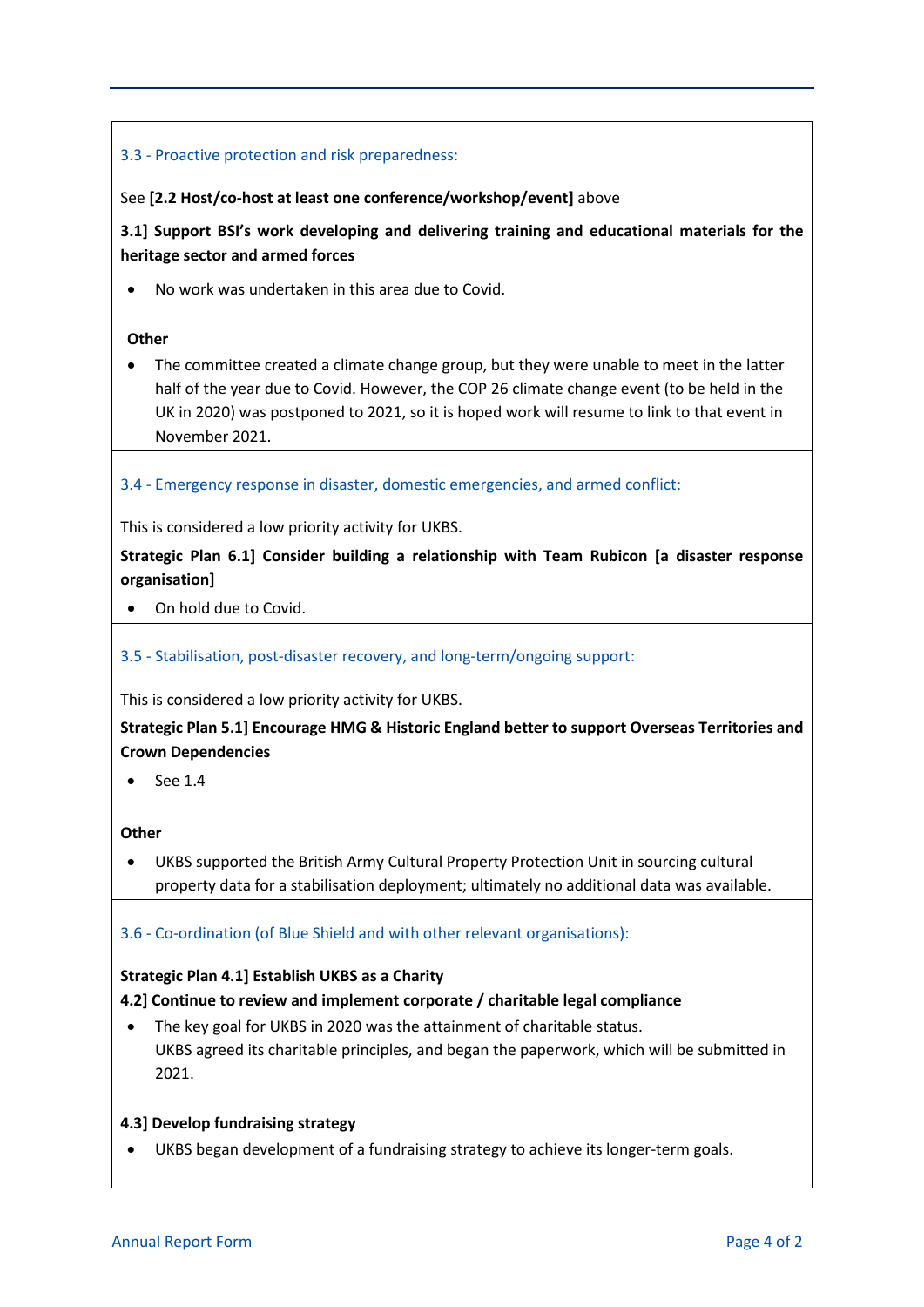#### **4.3] Maintain quarterly meetings of UKBS and partner organisation guest speaker programme**

• Only three meetings were held in 2020 due to Covid; the guest speaker programme was suspended, but will resume in 2021.

## **4.4] Attend 2020 Blue Shield General Assembly, and other Blue Shield events as the opportunity arises**

• Two members of UKBS attended the virtual General Assembly

## **4.5] Continue to build relationships with the National Trust, and other partners as opportunities arise**

• Ongoing, but largely on hold due to Covid.

#### **4.4] Review UKBS membership to cover all aspects of heritage**

• Ongoing

### **4.5] Widen UKBS representation from Scotland, N Ireland, Wales and the Channel Islands 4.6] Support better coordination regarding CPP in Overseas Territories and Crown Dependencies**

• These were put on hold due to Covid.

## **4. Main issues faced**:

COVID proved a significant barrier, preventing numerous meetings, and preventing the events with the British Army and ICOM UK.

In addition, the committee struggles with a lack of funding.

## **5. Future goals**

The key goals for the committee are

- to achieve charitable status; paperwork is expected to be submitted in 2021.
- To develop and implement a fundraising strategy.
- To host at least one event with the British Army, and others if the opportunity arises.
- To continue to provide advice and support regarding implementation of the 1954 Hague Convention and prevention of illicit trafficking.

# **6. Other**

*Through its connection to Newcastle University, BSI is sometimes able to access funding that can be shared with research institutions to further the work of Blue Shield. Does your national*